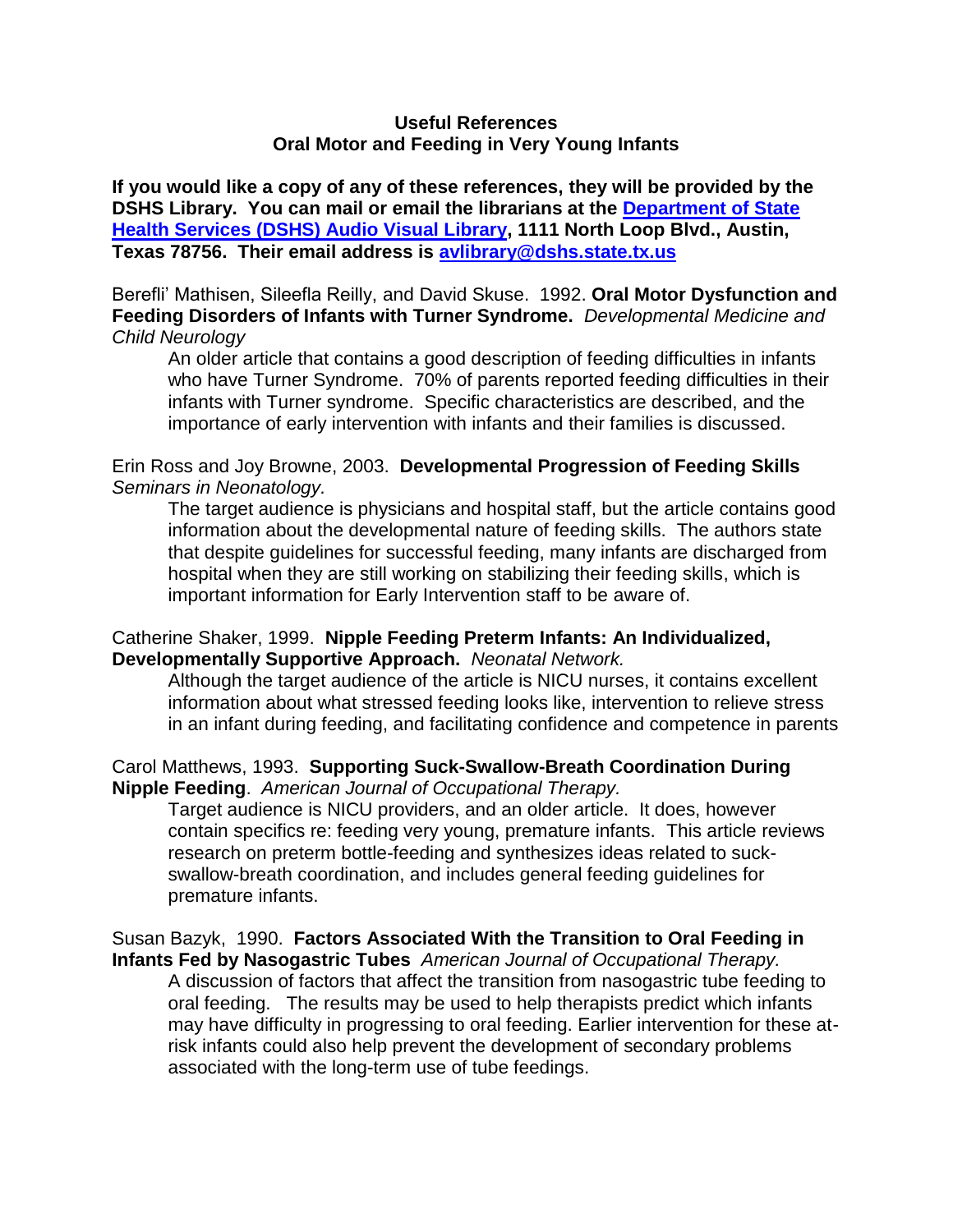Lyndal Franklin and Sylvia Rodger. 2003. **Parents' perspectives on feeding medically compromised children: Implications for occupational therapy.** *Australian Occupational Therapy Journal.* 

The target audience is NICU providers, however the article includes a good discussion about parents and the importance of the provider instilling confidence in parents and empowering them to support the development of their child, rather than emphasizing hands-on, direct treatment of the child.

Yea-Shwu Hwang, Chyi-Her Lin, Wendy J Coster, Rosemarie Bigsby, Elsie Vergara, **Effeciveness of Cheek and Jaw Support to Improve Feeding Performance in Preterm Infants;** *American Journal of Occupational Therapy.*

This article contains good information about feeding preterm infants who have weak suck/swallow. Cheek and jaw support improves feeding in preterm infants. Hypotheses about why it works including promotion of lip seal, increase jaw stability and increase of intake. This is good information for a therapist to have when talking to parents about feeding techniques.

Christine Imms, 2000. **Feeding the Infant With Congenital Heart Disease: An Occupational Performance Challenge.** *American Journal of Occupational Therapy.* Discusses the stress level parents might feel if their infant has trouble feeding, and why feeding is so much more than just taking in calories. Offers a few strategies for feeding. Offers evidence on why establishing early feeding behaviors is so important for the infants development and for establishing a strong attachment. It provides collaborating evidence for why a child with Congenital Heart Disease might need a closer look for eligibility and why a Registered Dietician should probably be involved on the team.

Murray Braun and Marjorie Palmer, 1985. **A Pilot Study of Oral Motor Dysfunction in At-Risk Infants.** *Physical and Occupational Therapy in Pediatrics.* 

Purpose of study was to develop an oral motor assessment tool for neonates. This article is old and it deals with the scholarly analysis of the tool. It is, however, useful because the actual tool is included, and the questions on the tool could be useful for teams during assessment. Also, there is good discussion of some of the terms associated with oral motor dysfunction in infants.

American Speech-Language-Hearing Association. 2001. **Roles of Speech-Language Pathologists in Swallowing and Feeding Disorders: Technical Report** Available from [www.asha.org/policy.](http://www.asha.org/policy)

Detailed report of ASHA guidance regarding SLP role in feeding. Although the report covers responsibilities for the entire life span of patients, there are specific sections regarding pediatrics and the responsibility of SLP in the areas of assessment and treatment. The report includes an extensive reference list.

Kannan S, Carruth BR, Skinner J. (1999). **Cultural influences on infant feeding beliefs of mothers.** Journal of the American Dieticians Association. Jan;99(1):88-90.